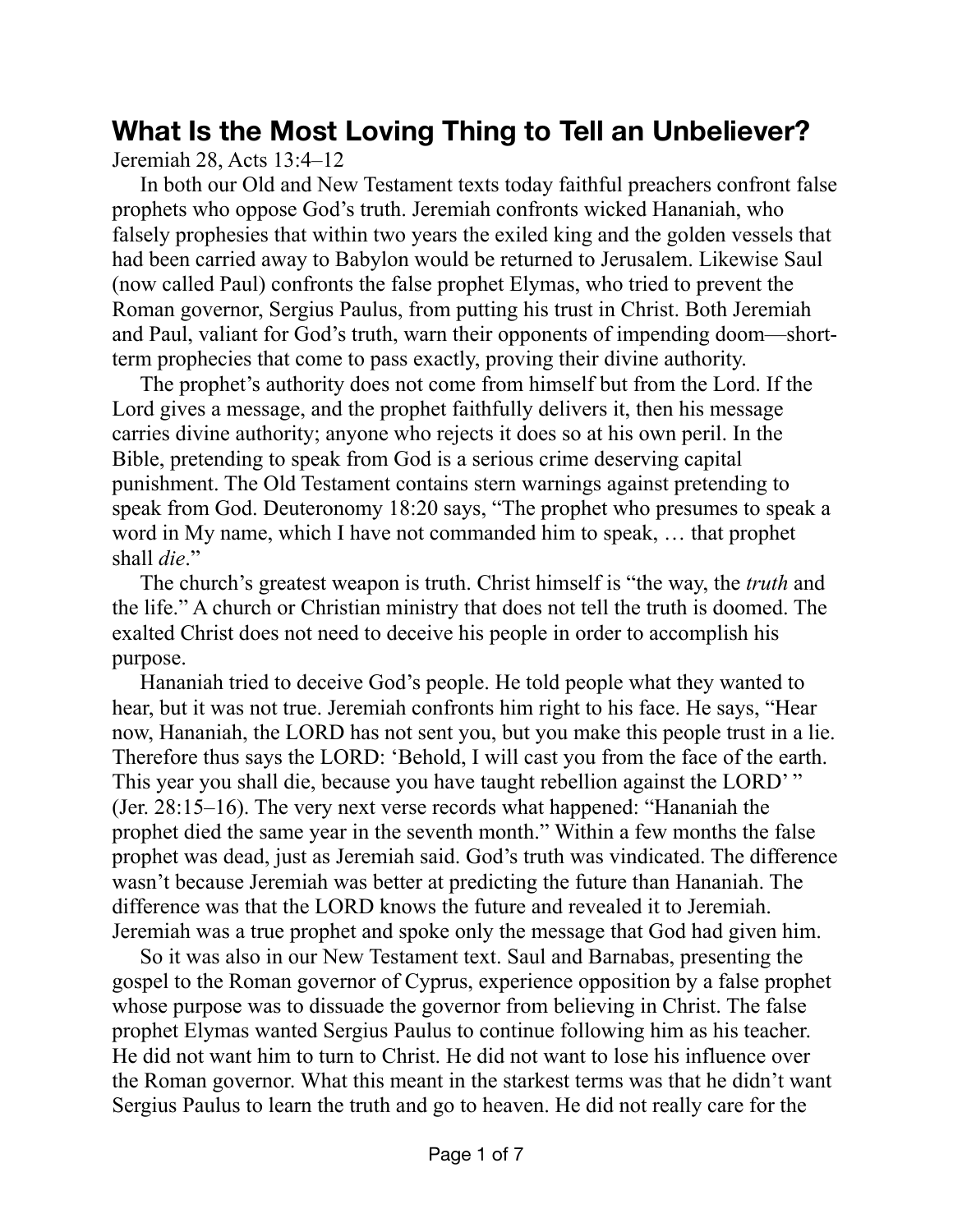soul of Sergius Paulus. He would rather see him go to hell than learn the truth about Christ. So Saul (hereafter called Paul), filled with the Holy Spirit, spoke to the false prophet sharply and pointedly: "O full of all deceit and all fraud, you son of the devil, you enemy of all righteousness, will you not cease perverting the straight ways of the Lord?" Some people would be offended by such pointed language. How impolite! How unloving! Is not "diversity" the highest value? No, it's not! The most important thing is *truth*. People desperately need to hear the truth, and if it's disturbing, then so be it. The most loving thing to tell an unbeliever —a man, woman or child on his or her way to hell—is the truth, no matter how offensive it might be. It is the truth which sets us free. The church's greatest weapon is truth: "Stand therefore, having your loins girt about with *truth* … take … the sword of the Spirit, which is the word of God" (Eph. 6:14, 17). The Christian's greatest weapon is *truth*.

<span id="page-1-1"></span>It has recently come out that President Biden talked on the phone with the thenpresident of Afghanistan, Ashraf Ghani, on July 23. The two men spoke for fourteen minutes. The audio was later leaked to Reuters. In the call Biden presses his Afghani counterpart to "change the perception" that the Taliban was winning the war even if it was not true: "The perception around the world and in parts of Afghanistan, I believe, is that things are not going well in terms of the fight against the Taliban," Biden said to Ghani. "And there is a need, *whether it is true or not*, there is a need to project a different picture.["](#page-1-0)<sup>[1](#page-1-0)</sup> What was the president saying? That the fight against the Taliban had to appear as a success, whether true or not. The public must not think that the Taliban was winning. For 20 years both Republican and Democrat presidents, along with military generals, assured Americans that "significant progress" was being made in the war in Afghanistan. The Afghan government would be able to contain the Taliban after the war was over. We know now that it was all a lie. Less than a month after Biden's phone call, Afghanistan fell to the Taliban almost without a fight. Will our leaders be held accountable for lying to the American public? Likely not. Truth does not matter in politics.

How different with God! Dear congregation, your God is a God of *truth*. The Psalmist could say of God, "Therefore I esteem all thy precepts concerning all things to be *right*; and I hate every false way" (Ps. 119:128). God will absolutely *not* deceive his people! He doesn't have to. His kingdom rules over all (Ps. 103:19). In the end, "the kingdoms of this world" shall become "the kingdoms of our Lord, and of his Christ; and he shall reign for ever and ever" (Rev. 11:15). "Let God be true, but every man a liar" (Rom. 3:4). Though "all men are liars" (Ps. 116:11), God is a God of truth and will never deceive his people. Your God is a God of truth. Not one of his words will fall to the ground (1 Sam. 3:19).

<span id="page-1-0"></span>[https://dailynewsbreak.org/leaked-phone-call-shows-biden-instructed-ghani-to-change-](https://dailynewsbreak.org/leaked-phone-call-shows-biden-instructed-ghani-to-change-perception-in-afghanistan/) [1](#page-1-1) [perception-in-afghanistan/](https://dailynewsbreak.org/leaked-phone-call-shows-biden-instructed-ghani-to-change-perception-in-afghanistan/) accessed 9-14-21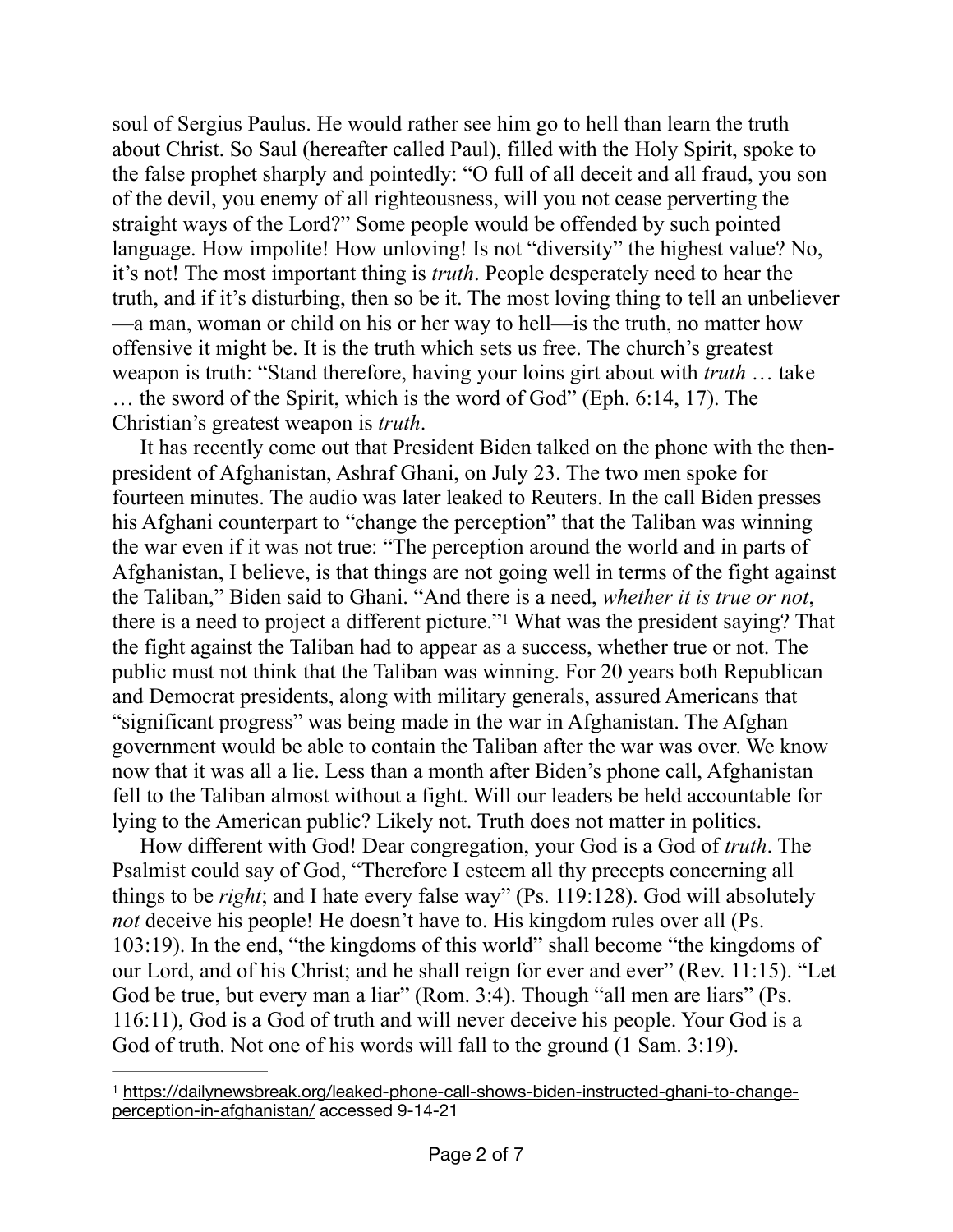And so we learn in our text today that Saul and Barnabas "being sent out by the Holy Spirit … went down to Seleucia, and from there they sailed to Cyprus. Seleucia was the seaport of Damascus. Saul and Barnabas walked the sixteen or so miles down to Seleucia and caught a ship sailing to Cyprus. Cyprus is one of the largest islands of the Mediterranean, about 148 miles long and 40 broad. It is located about 60 miles from the Syrian coast.<sup>[2](#page-2-0)</sup> Barnabas was a native of Cypress (Acts 4:36). A dear friend of our son's has recently relocated to Cypress, which is also the home of the Middle East Reformed Fellowship.

<span id="page-2-1"></span>Saul and Barnabas's goal was to reach Cypress for Christ. The Holy Spirit had said, "Separate to Me Barnabas and Saul for the work to which I have called them." The elders of the church complied: "having fasted and prayed, and laid hands on them, they sent them away." Barnabas and Saul went out as missionaries of the Antioch church, no doubt supported by the sacrificial giving of God's people. Here was a church that not only wanted to reach its own local community for Christ but had a vision of seeing men and women in distant lands come to Christ as well. Here was the vision of Isaiah 42, where God's Spirit brings forth justice to the Gentiles. There we are told, "He shall not fail nor be discouraged, till he have set judgment in the earth: and the isles shall wait for his law." With hearts prepared by the Holy Spirit the "isles" (NKJV: "coastlands") would wait for God's "law"—that is, for the Holy Scriptures. Island nations such as Cypress, though cut off from the mainland by sometimes-treacherous waters, would hear of Christ through the missionary efforts of faithful churches.

But Christian missions was not just the work of the church alone. The writer of the book of Acts makes the point that Saul and Barnabas were "sent out by the Holy Spirit." Once again we are reminded that the Acts of the Apostles are really the acts of the Holy Spirit. Gospel preaching will never be successful without the empowering of the Holy Spirit, breaking down men's natural resistance and opening up hearts to the good news of Christ. By nature "no man seeketh after God" (Rom. 3:9). The natural man runs from God. He wants to run his own life and doesn't want to surrender to God. He doesn't want to acknowledge Jesus Christ as Lord. In fact, he *cannot* say that "Jesus is Lord except by the Holy Spirit" (1 Cor. 12:3). Do we want to see our loved ones and neighbors come to Christ? The only way that is going to happen is through the powerful working of the Holy Spirit breaking down barriers, giving men and women a new nature which gladly submits to Christ. How we need "the work of God's Spirit, whereby, convincing us of our sin and misery, enlightening our minds in the knowledge of Christ, and renewing our wills, he doth persuade and enable us to embrace Jesus Christ, freely

<span id="page-2-0"></span><sup>&</sup>lt;sup>[2](#page-2-1)</sup> Easton's Bible Dictionary (Logos Bible Software).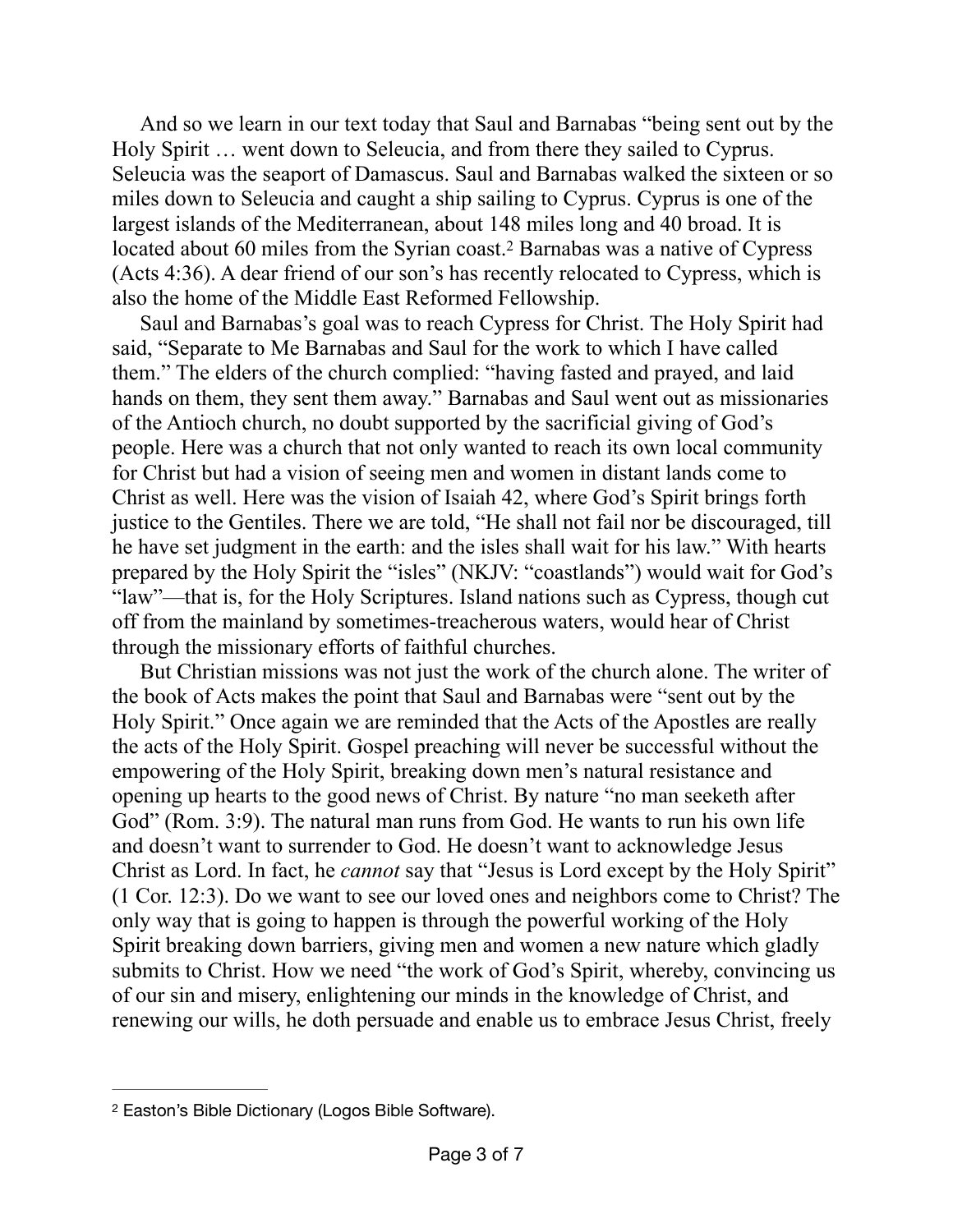<span id="page-3-2"></span>offered to us in the gospel."<sup>[3](#page-3-0)</sup> How we need to pray for the Spirit's empowering of the preaching of the word. In the words of the hymnwriter: "Brethren, we have met to worship and adore the Lord our God; will you pray with all your power, while we try to preach the Word? All is vain unless the Spirit of the Holy One comes down; brethren, pray, and holy manna will be showered all around." Yes indeed, all is vain unless the Spirit of the Holy One comes down. It is the Spirit of Christ that empowers the preaching of the word of God.

So Barnabas and Saul, sent by the church in Antioch, are sent out by the Holy Spirit. There is both a divine and a human agency. Wherever they went they would preach Christ and depend on the Holy Spirit to produce results. After the pair arrived in Salamis, they "preached the word of God in the synagogues of the Jews." This was only natural. Both Barnabas and Saul were from Jewish backgrounds. They were familiar with the ways of the Jewish synagogues, where people gathered to hear the reading of the Torah (the first five books of the Old Testament) and to sing the Psalms. Often, they would be asked to speak to the people. In any case they would make contact with faithful Jews and be invited into their homes, where they would have opportunities to share Christ with families and their friends. Much later Paul would write that "I kept back nothing that was helpful, but proclaimed it to you, and taught you publicly and from house to house" (Acts 20:20). This method of teaching publicly (whether in synagogues or out-of-doors) and from house to house was the way the gospel was spread in the early church. It is a method that works, and it is a method that sorely needs to be implemented today.

As we will see in our text today, some, hearing the message of the gospel, will receive it and some will reject it. But it is the gospel that needs to be preached, not some self-improvement method. When we deal with people we are apt to look on the present problems that they are encountering, whether they be health problems, financial problems, relationship problems, problems at work, and so forth. We might be tempted to propose some solutions, some measures they could put in place that could help alleviate those problems. We might suggest a certain doctor or a certain treatment. We might suggest that people struggling with finances set up a budget, curb wasteful spending, or look for a better job. We might suggest family counseling, conflict resolution or other interventions, all of which may help a person live a better life. But all these good things ignore the central problem: man's *sin*. The sin problem is the central problem. As our Shorter Catechism, summarizing Scripture, puts it, "The fall brought mankind into an estate of sin and misery."<sup>4</sup>When Adam sinned, he brought sin upon the whole human race. All of

<span id="page-3-3"></span><span id="page-3-0"></span>[<sup>3</sup>](#page-3-2) Shorter Catechism 31

<span id="page-3-1"></span>[<sup>4</sup>](#page-3-3) Shorter Catechism 17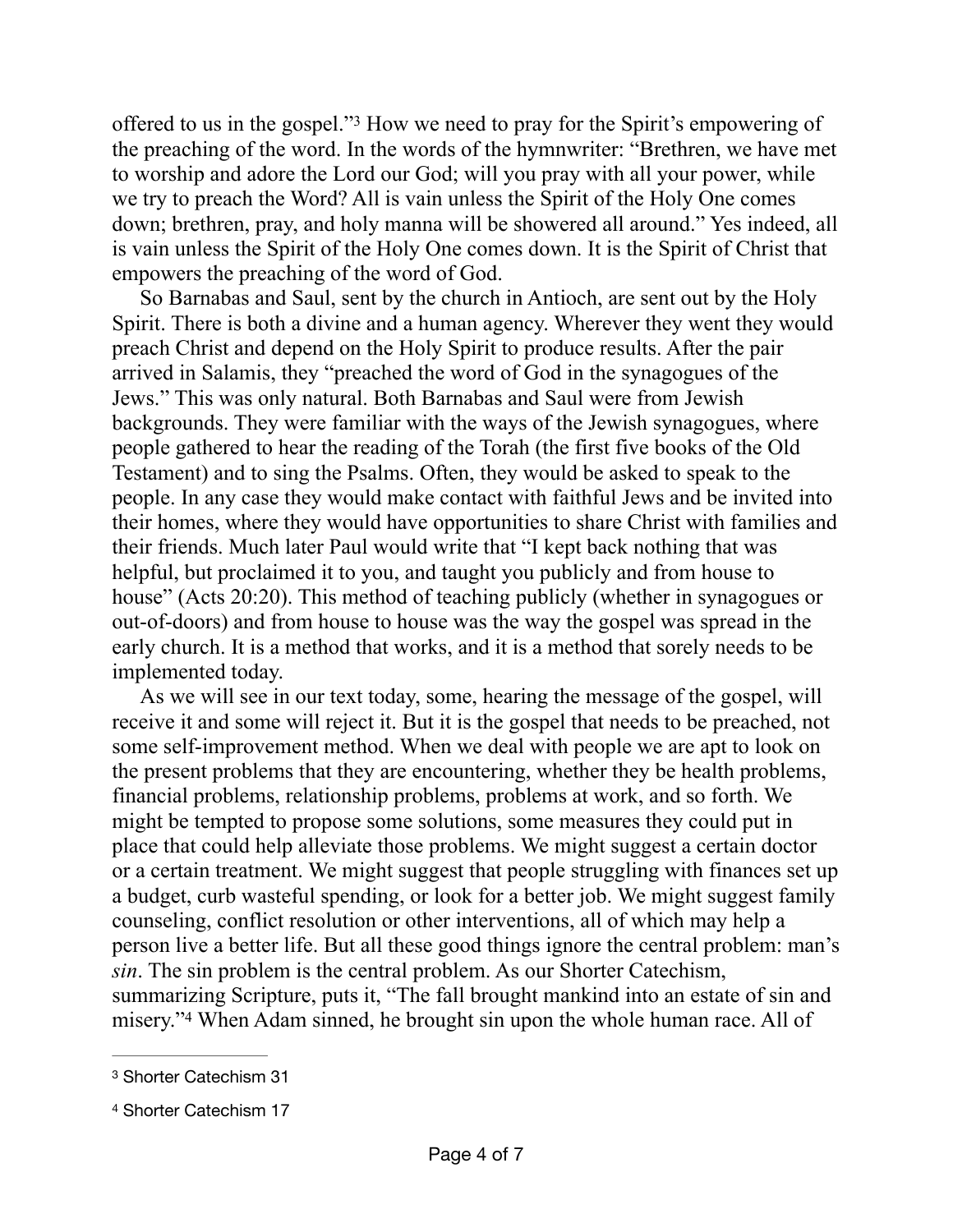us, natural sons and daughters of Adam, inherit Adam's sin. We also sin of our own volition. And sin brings misery; all the miseries of this life are the result of sin. There is no sin in heaven, consequently, there is no misery. The saints in the presence of Christ enjoy happiness and fulfillment. At the final day the curse will be lifted. There will be no more death, neither sorrow nor crying. There will be only perfect bliss in the presence of the Lamb who was slain for all those who have put their trust in him. Faith will be sight, and our joy will last eternally. "He that believeth on the Son *hath* everlasting life: and he that believeth not the Son shall not see life; but the wrath of God abideth on him" (John 3:36). "The wicked shall be turned into hell, and all the nations that forget God" (Ps. 9:17).

Barnabas and Saul went all the way through the island of Cyprus from Salamis in the east to Paphos in the west, preaching the gospel. Paphos was the capital of Cyprus and the residence of the Roman governor. Providentially, when Barnabas and Saul got to Paphos, they got the opportunity to meet the governor. It would be interesting to learn the details of how the meeting came about. Barnabas and Saul were essentially "nobodies." Saul, born a Jew, had Roman citizenship, and Barnabas was a native of Cyprus, but how did this pair meet the Roman governor? We don't know. But they, faithful to their calling, wanted to meet anyone and everyone and tell them about Christ. This brings home the lesson that all people everywhere, whether high-born or low-born, have need of Christ and need to hear the message of Christ. The gospel is "for the Jew first and also for the Greek" (Rom. 1:16). The Bible tells us that "not many wise according to the flesh, not many mighty, not many noble, are called. But God has chosen the foolish things of the world to put to shame the wise, and God has chosen the weak things of the world to put to shame the things which are mighty; and the base things of the world and the things which are despised God has chosen, and the things which are not, to bring to nothing the things that are, that no flesh should glory in His presence" (1 Cor. 1:26–29). Yes, not *many* wise, not many mighty, not many noble, are called—but there are *some* who are called. As was the case with Christ himself, "the common people heard him gladly" (Mark 12:37), but the Holy Spirit is not impotent; he does not lack for power. The gospel is "the power of God unto salvation to every one that believeth," whether high-born or low-born. We should never write off any person as being beyond the reach of the gospel. As long as there is life, there is hope. Today is the day of salvation. After a person dies it will be too late to receive Christ.

Some people, hearing the gospel, receive it, and some reject it. Those who hear are those whose ears have been supernaturally opened by the Holy Spirit of God. As Paul would later express it, "But God be thanked that though you were slaves of sin, yet you obeyed from the heart that form of doctrine to which you were delivered" (Rom. 6:17). The only way a person will obey "from the heart" is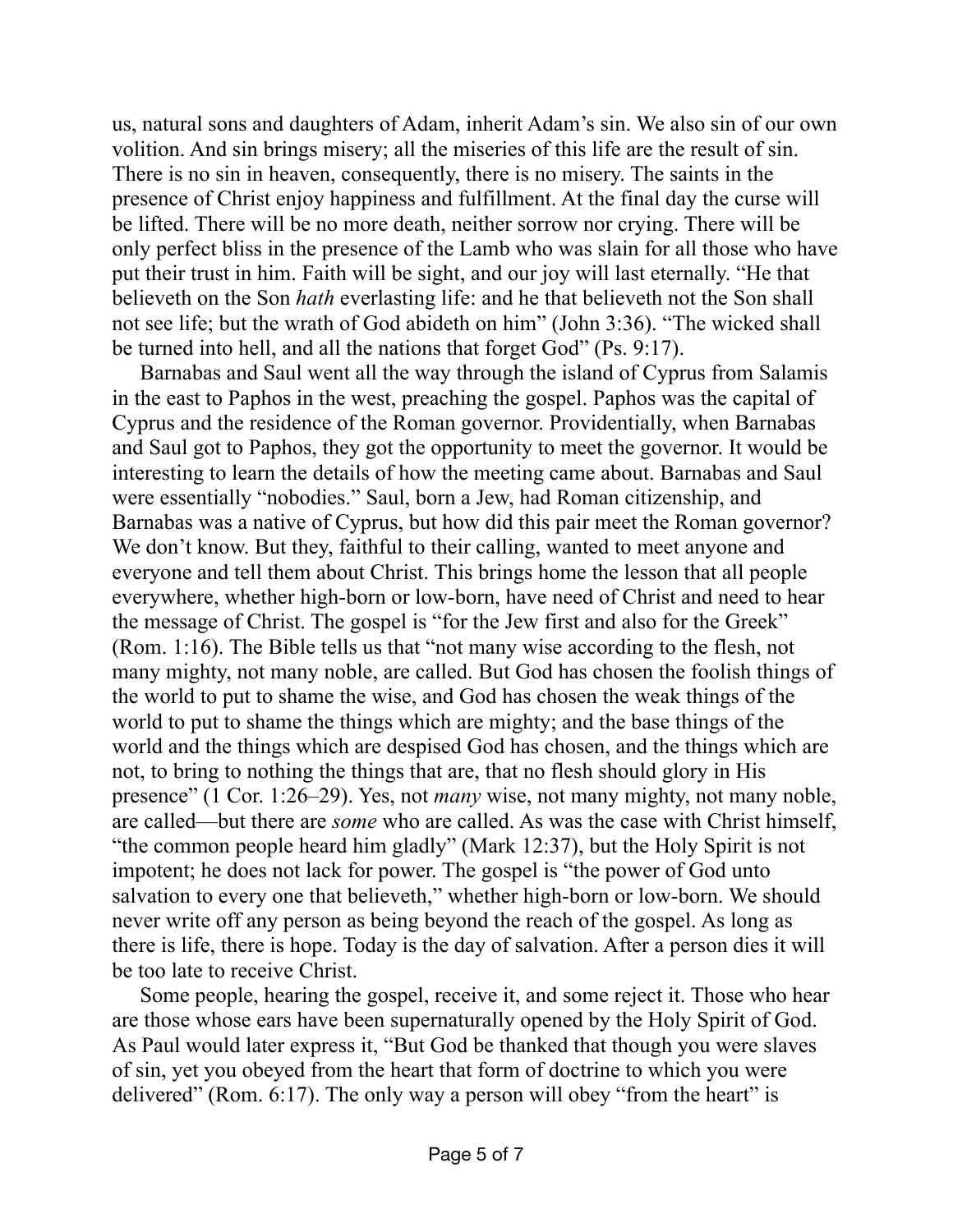through the Spirit's work of regeneration. Unless a person is "born again," he cannot even see, let alone enter, the kingdom of God (John 3:3, 5). Blinded by sin, he cannot see any benefit in submitting his life to the lordship of Christ. He thinks that by following Christ he will be the loser, he will be giving up all hope of happiness and fulfillment—he will be relegated to living a dry, dreary, miserable, joyless existence. Blinded by sin, he is unable to see that in him is life and light and liberty and joy inexpressible. He cannot "see"—that is, see with understanding —the kingdom of God, the rightful rule of King Jesus over the lives of men. He thinks that submitting to Christ would be a virtual death sentence.

But in the providence of God the Roman governor Sergius Paulus, a man of intelligence and understanding, heard of these two traveling evangelists and called for them. Here was something totally unexpected—an audience with the most important man on the island of Cypress, the Roman governor. Later the apostle Paul, as a prisoner for the gospel, will meet with other Roman dignitaries: Felix, the Roman procurator of Judea; King Agrippa, Porcius Festus. He may have even met the Roman Caesar, to whom he had appealed. Agrippa had a lukewarm response to the gospel ("Almost thou persuadest me to be a Christian," which was actually a rejection), or an outright rejection. All of them were idolaters, valuing the pomp and splendor of Rome, with its worship of Caesar as god-walking-onearth over the true God of heaven. But they also valued their position and power and job security in the Roman government as well. All of them apparently died without Christ and went to hell. But Sergius Paulus was genuinely interested. This was clearly the Spirit's work, making this intelligent and thoughtful man a seeker after spiritual things.

What about you? What do you value most: he security and comfort and approval of this world, or the praise of Christ? Will you, like the Thessalonians, turn to God from idols, to serve the living and true God (1 Thess. 1:9)? In the case of the Roman governor (called the proconsul), the Lord not only worked in his heart to give him a desire for Christ but also gave him an object lesson for what ultimately happens to those who stubbornly reject Christ. Sergius Paulus had apparently had a desire to know more about spiritual matters for some time. He himself was a Roman—a pagan. But he had come under the influence of a Jewish teacher named Elymas, also called Bar-Jesus ("son of the savior," but not the true Savior, Jesus the Messiah). This man Elymas wanted to keep Sergius Paulus as his own disciple. He wanted to keep the money flowing in. So he "withstood" Barnabas and Saul. The word for "withstood" means *set oneself against*, *oppose*, *resist*. This Jewish false teacher became Barnabas's and Saul's opponent, debating them, arguing with them, seeking to refute them. But Saul, "filled with the Holy Spirit," looked intently at Elymas and said (in the words of the English Standard Version), "You son of the devil, you enemy of all righteousness, full of all deceit